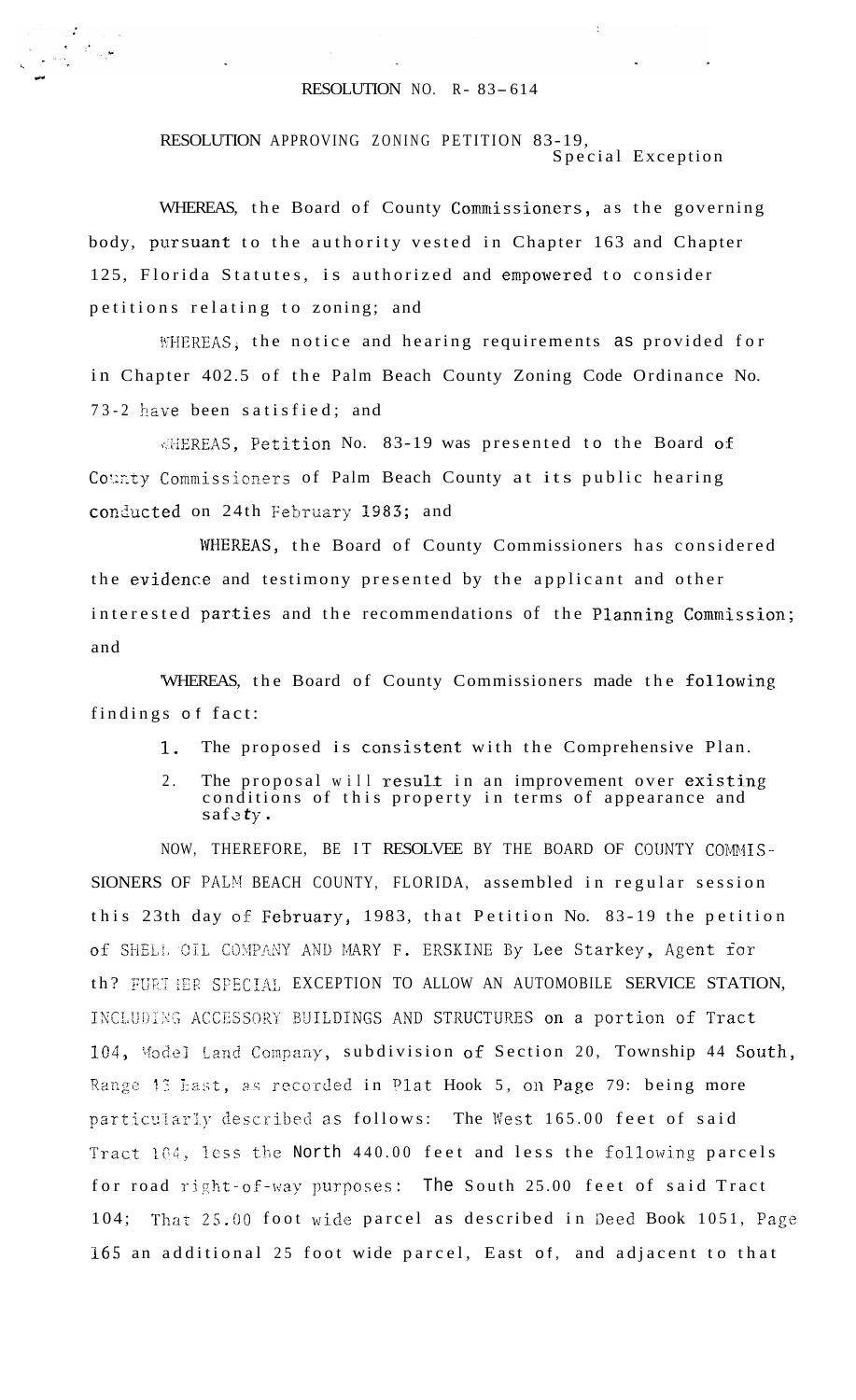- foot wide parcel as described in need Book 1051, Page 165 and additional 25 foot wide parcel, East of, and adjacent to that 25 foot wide parcel *as* described in Deed Book 1051 and as shown in Road Plat Rook 2 on Page 89. Said parcel of land also being described as follows: Commencing at the Southwest corner of Section 20, Township 44 South, Range **43** East; thence run South 87"40'06" East along the South line of said Section 20, a distance of 65.15 feet to a point on the Southerly extension of the Easterly right-of-way line of State Road No.. 807 (South Congress Avenue) as shown in Road Plat Book 2, Page 89; thence North 02°02'06" West along the Southerly extension of the Easterly right-of-way of said State Road No. 807, a distance of 40.12 feet to a point on the Northerly right-of-way line of State Road No. 802 (La'ke North Road'; and the Foint of Beginning, thence continue North 02°62'06" West along the said Easterly right-of-way line of State Road No. 807, a distance of 109.70 feet to a point of curvature of a cirvular curve concave to the East; thence Northerly along the arc of said circul'ar curve having a radius of 1860.05 feet and a central angle of 02°20'25" for a distance of 75.97 feet; thence departing said circular curve, run South 87°43'48" East along a line non-radial to the last described curve and 440 feet south of, and parallel with, the Xorth line of Tract 104, Model Land Company, as recorded in Plat Book 5, Page 79, for a distance of 129.19 feet to the East line of the West  $165.00$  feet of said tract  $104$ ; thence South  $01'59'54''$  West along the East line of the West 165.00 feet of said Tract 104, a distance of 185.37 feet to the Northerly right-of-way line of said Stat-e Road No. 802; thence North 87'40'06" West along a line 40.00 feet North of, at measured at right angles to, the South line of said Section 20 and along the Northerly right- of-way of State Road No. SOL, a distance of 127.68 feet to the Point of Beginning. Said property located on the northeast corner of the intersection of Congress Avenue (S.R. 807) and Lake Worth Road (S.K. 802), was approved as advertised.

**4**